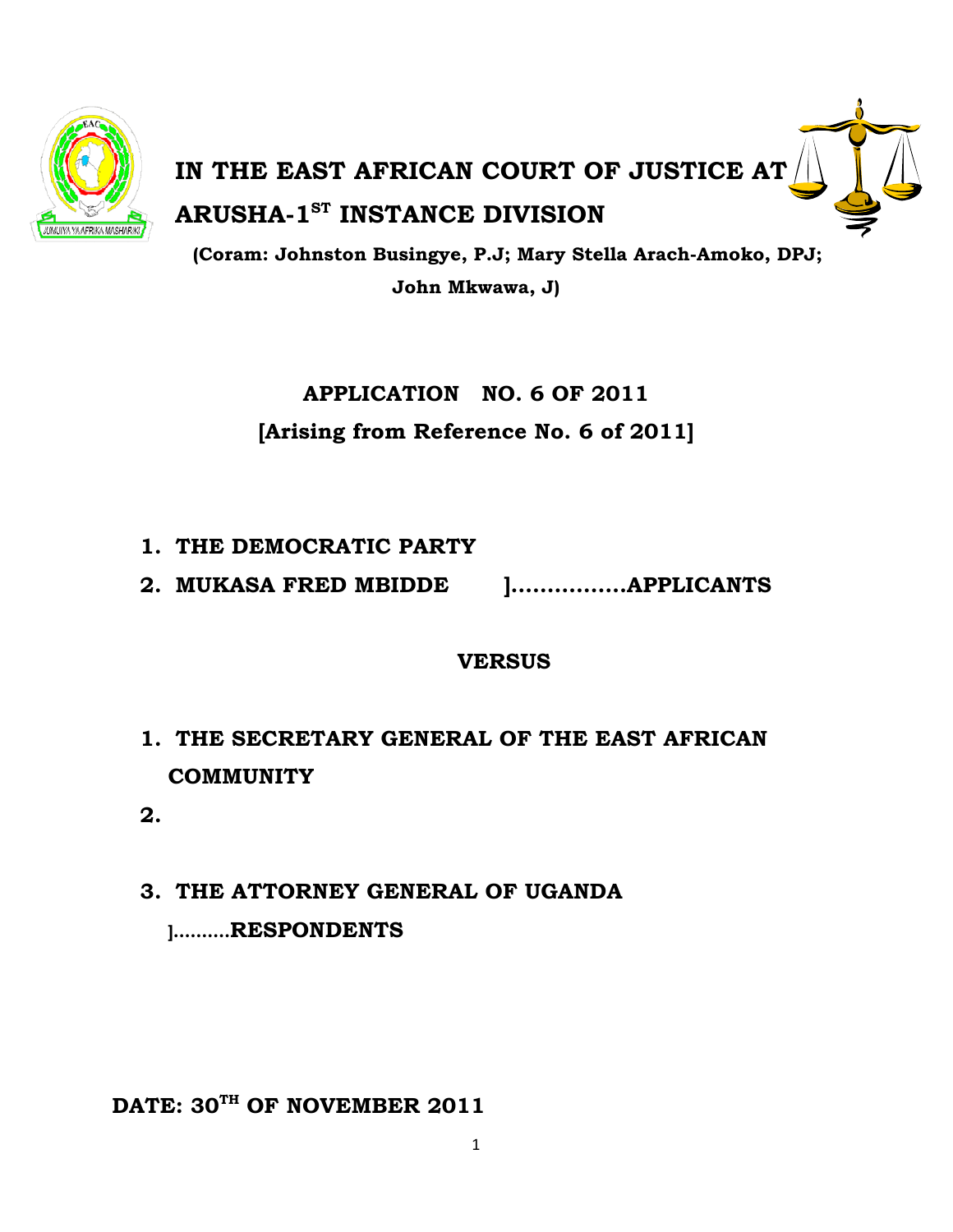#### **RULING OF THE COURT**

#### **INTRODUCTION**

**1**. We have before us an application made by the above applicants under Article 39 of the Treaty For The Establishment Of The East African Community Treaty ( hereinafter referred to as the "Treaty" and Rules 1(2), 17, 21, 24 and 73 of the Rules of The East African Court Of Justice , 2008, whereby they are praying for orders that:

**2. (a) Pending determination of their Reference filed in this Court, an interim order be issued against the Respondents restraining the East African Legislative Assembly, the Attorney General and the Parliament of the Republic of Uganda, from conducting and carrying out any elections, assembling, convening, recognizing any names of nominees as duly nominated and elected to the East African Legislative Assembly "EALA", administering the Oath of office and ultimately sending the representatives of Uganda to the EALA until Rules 11(1) and Appendix B r 3, 10 and 11 of the Rules of Procedures of the Parliament of Uganda, 2006 are amended to conform to the provisions of Article 50 of the Treaty.** 

**(b) They be granted such other orders and directions as may be appropriate in the circumstances**.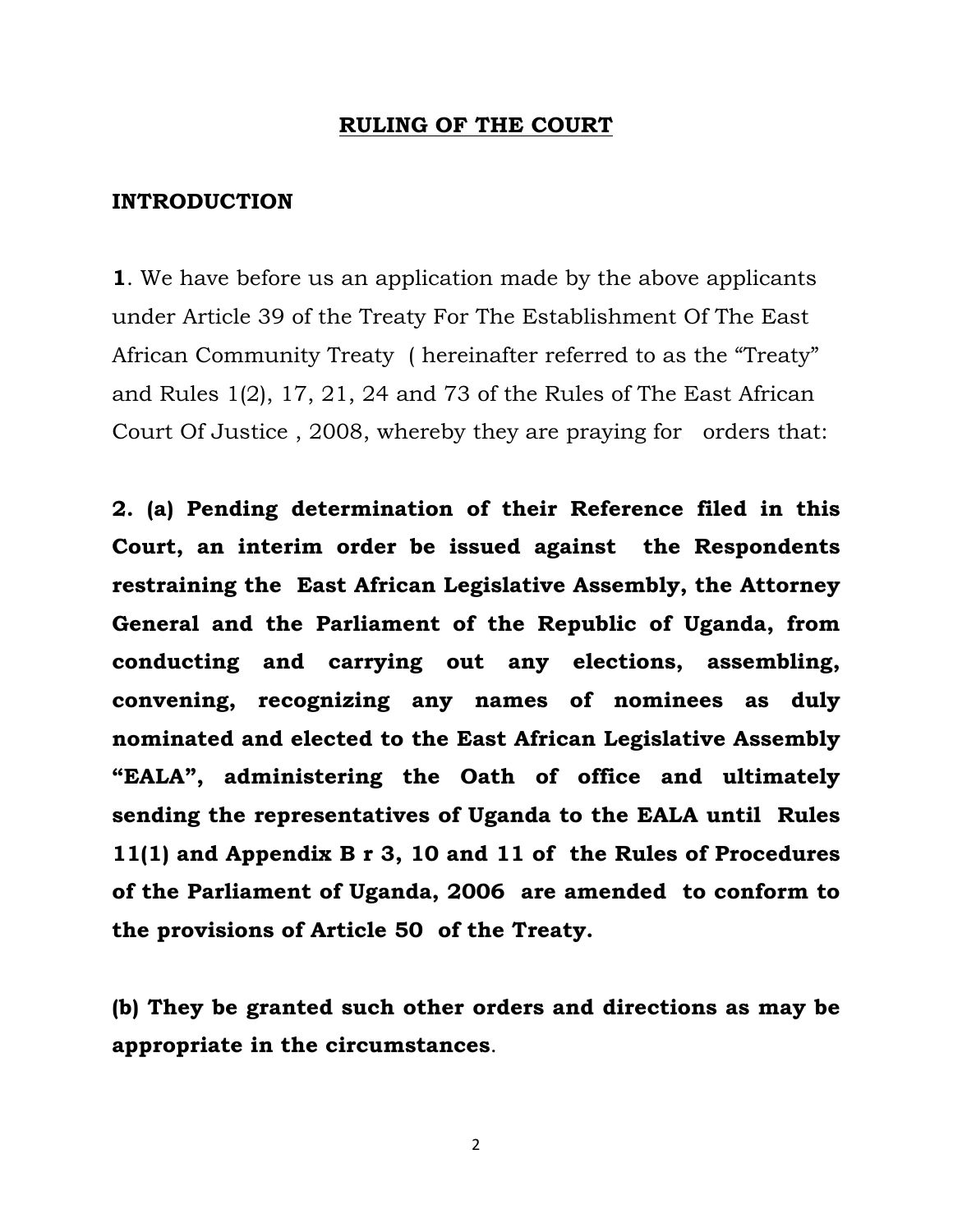## **(c)The costs of the application be provided for.**

**3.** The application is supported by the affidavit of the Second Applicant. In opposition to the application, there are replying affidavits sworn by the Attorney General of the Republic of Uganda, Hon. Peter Nyombi and Dr. Julius Tangus Rotich, the Deputy Secretary General (Finance and Administration) of the East African Community, on behalf of the 1st and 2nd Respondents, respectively. Hon. Lubega Medad Ssegona and Hon. Susan Namaganda, Members of Parliament representing the Democratic Party in the 9th Parliament swore supplementary affidavits in rejoinder to the two affidavits in reply.

## **BACKGROUND**

**4**. It behoves us to mention right from the outset that the instant application arises from **Reference No.6 of 2011** filed in this Court by the first Applicant, a Political Party Organisation duly registered in the Republic of Uganda and the second Applicant, its legal advisor.

**5.** The gravamen of the complaint of the Applicants, if we may put it in a nutshell, is that the Government of Uganda and its Parliament have not to-date amended the **Rules of Procedures of Parliament, 2006** ( hereinafter referred to for brevity as the "Rules"), in order to conform to the provisions of **Article 50 of the Treaty** which provides for election of members of the EALA.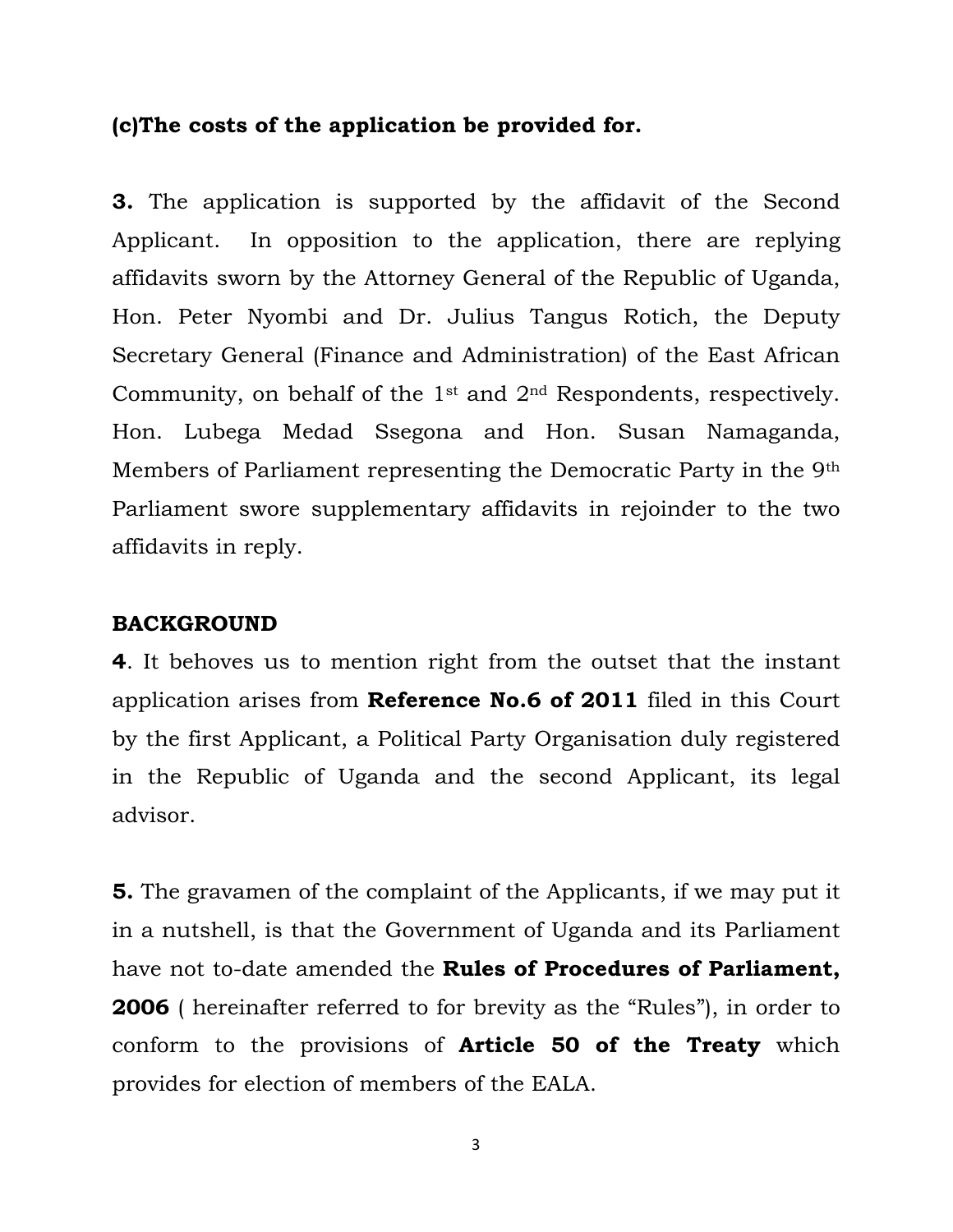The Applicants contend that **Rules 11(1) and Appendix B r 3, 10 and 11** of the Rules in question do not only contravene Articles 21 (1) and (2); 29(1) (e); 89 (1) and 94(1) of the Uganda Constitution but Article 50 of the Treaty as well to the extent that they discriminate against and limit the freedom and right of association of members of the opposition to vie for election to the EALA and do not allow members of the Uganda Parliament to elect the EALA members. The Applicants blame the second respondent for failure to supervise the Uganda Parliament to ensure that the Rules are amended in conformity to Article 50 of the Treaty. It is the Applicants' fear that, unless constrained by Court, the Parliament of Uganda is going to use the said Rules in the forthcoming election of Uganda's representatives the EALA to their detriment.

**6.** In the Reference, the Applicants are seeking the following declaratory orders:

(a)That **Rules 11(1) and Appendix B r 3, 10 and 11** of the **Rules of Procedure of the Parliament of Uganda, 2006** which are going to be used by the Parliament of Uganda in the election of the members of the East African Legislative Assembly in the upcoming elections are inconsistent with and contravene **Articles 21(1) and (2), 29 (1) (e), 89(1) and 94 (1)** of the Constitution of the Republic of Uganda in that the aforesaid infringement will have the effects of limiting the freedom and rights of the First Applicant to associate in vying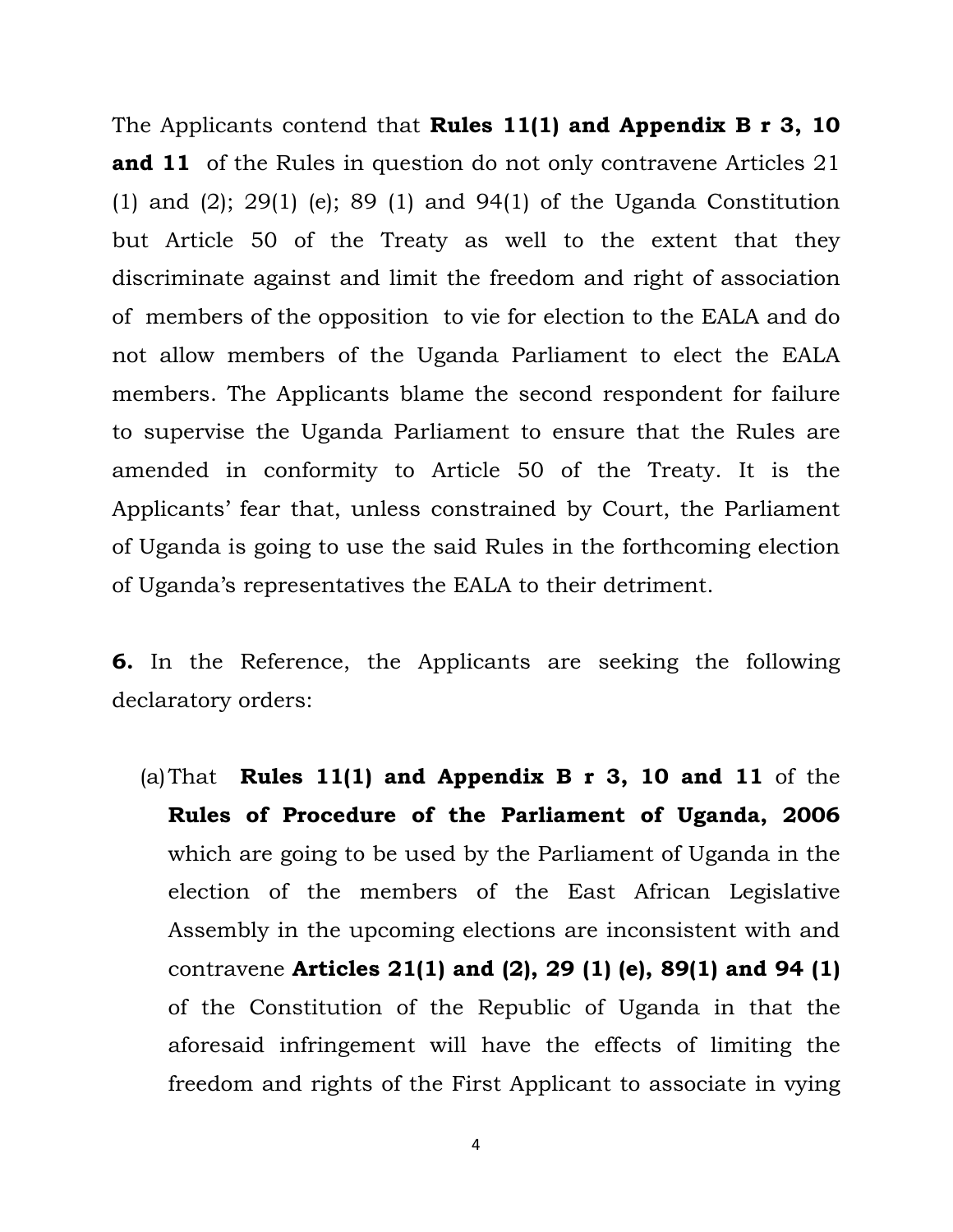for the upcoming elections for the representatives of EALA. Apart from the foregoing, the aforesaid Rules complained of do not allow the Members of Parliament of Uganda to elect the Members of EALA.

- (b)That the inaction and the loud silence by both the Government and the Parliament of Uganda in not amending and realigning the aforesaid Rules which are going to be used by the Parliament of Uganda in the upcoming elections for members of EALA in accordance with **Article 50 of the Treaty**, is an infringement of the said Article.
- (c) That the Secretary General of the East African Community has failed to supervise the Government of Uganda to ensure that the Parliament of Uganda amends its laws in order to make them conform to **Article 50 of the Treaty.**

#### **SUBMISSIONS:**

**7.** It was strenuously argued by Mr. Justine Semuyaba, who appeared for the Applicants, that the EALA's current term expires in June 2012. That campaigns for election of the new Representatives from Uganda are already under way and elections are to be held sooner than later. That there is every likelihood that the new Representatives for the EALA will be elected in accordance with the Rules of Procedure of the Parliament of Uganda, 2006 as was the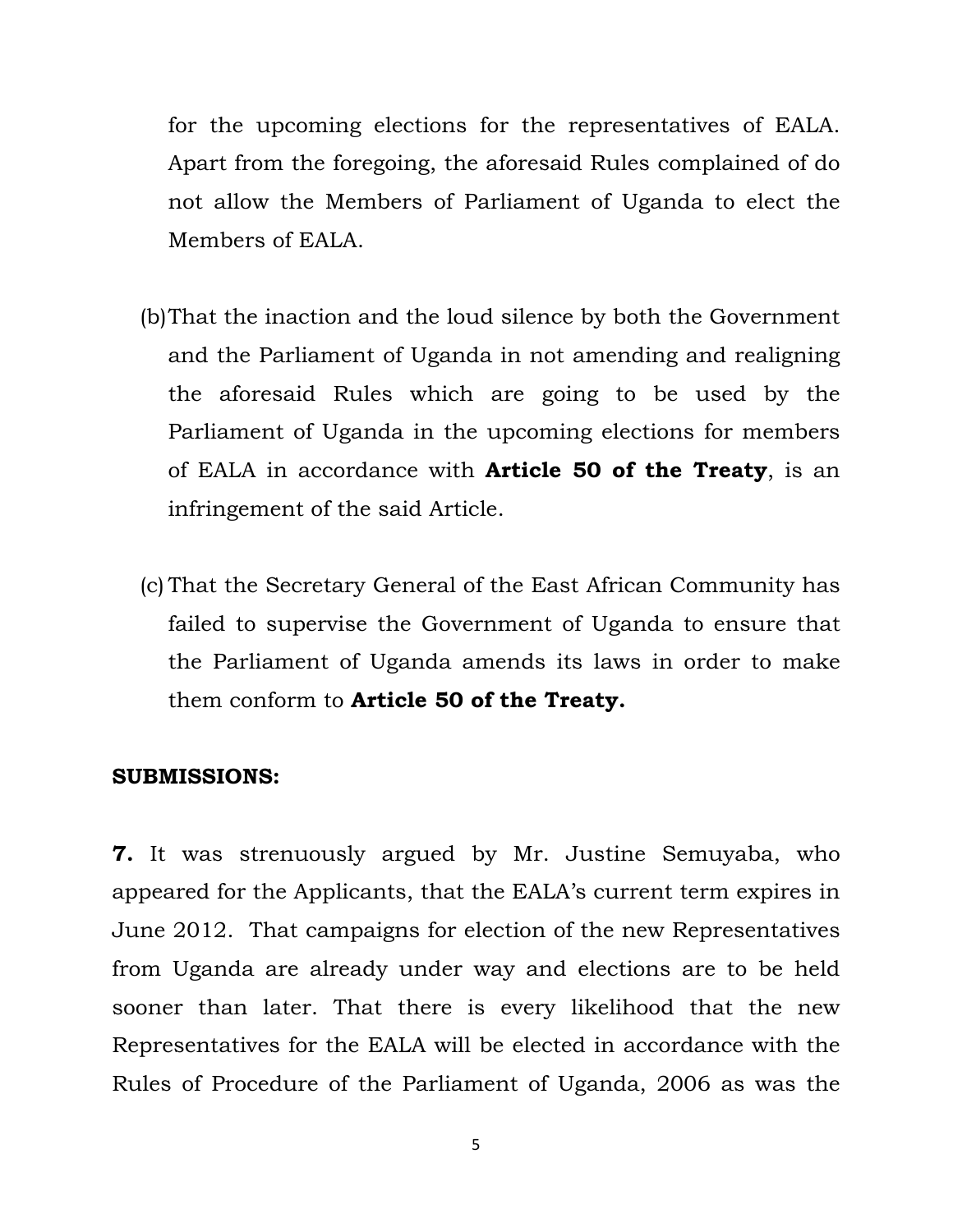case when the Representatives to the Pan-African Parliament were elected.

**8.** It was Mr. Semuyaba's main argument that the aforesaid Rules are not in conformity with **Article 50 of the Treaty**. He added that in the case of **Jacob Oulanya versus the Attorney General of Uganda, Constitutional Petition No.28 of 2006**, which was before the Constitutional Court of Uganda, the Court held, *inter-alia,* that the aforesaid Rules of Procedure infringe several Articles of the Constitution of the Republic of Uganda. It is his stance that no election should be held until the aforesaid Rules are amended by the Parliament of Uganda which does not seem ready to do so.

**9.** It is his contention that if the order sought is not granted, the Uganda Parliament will go ahead and elect the EALA representatives using the impugned Rules. In that case, the Applicants will suffer irreparable damage in that they will be disenfranchised because the Uganda Parliament will conduct the elections on the basis of the **numerical strength** rule. Further, it is also his contention that it is not only the instant Applicants, but also the EALA and the East African Community in general, that stand to suffer irreparable damage, if it turns out that one third of the EALA's members were not legally elected.

**10.** In support of his stance, he has invited us to invoke the principles enunciated in the cases decided by this Court, namely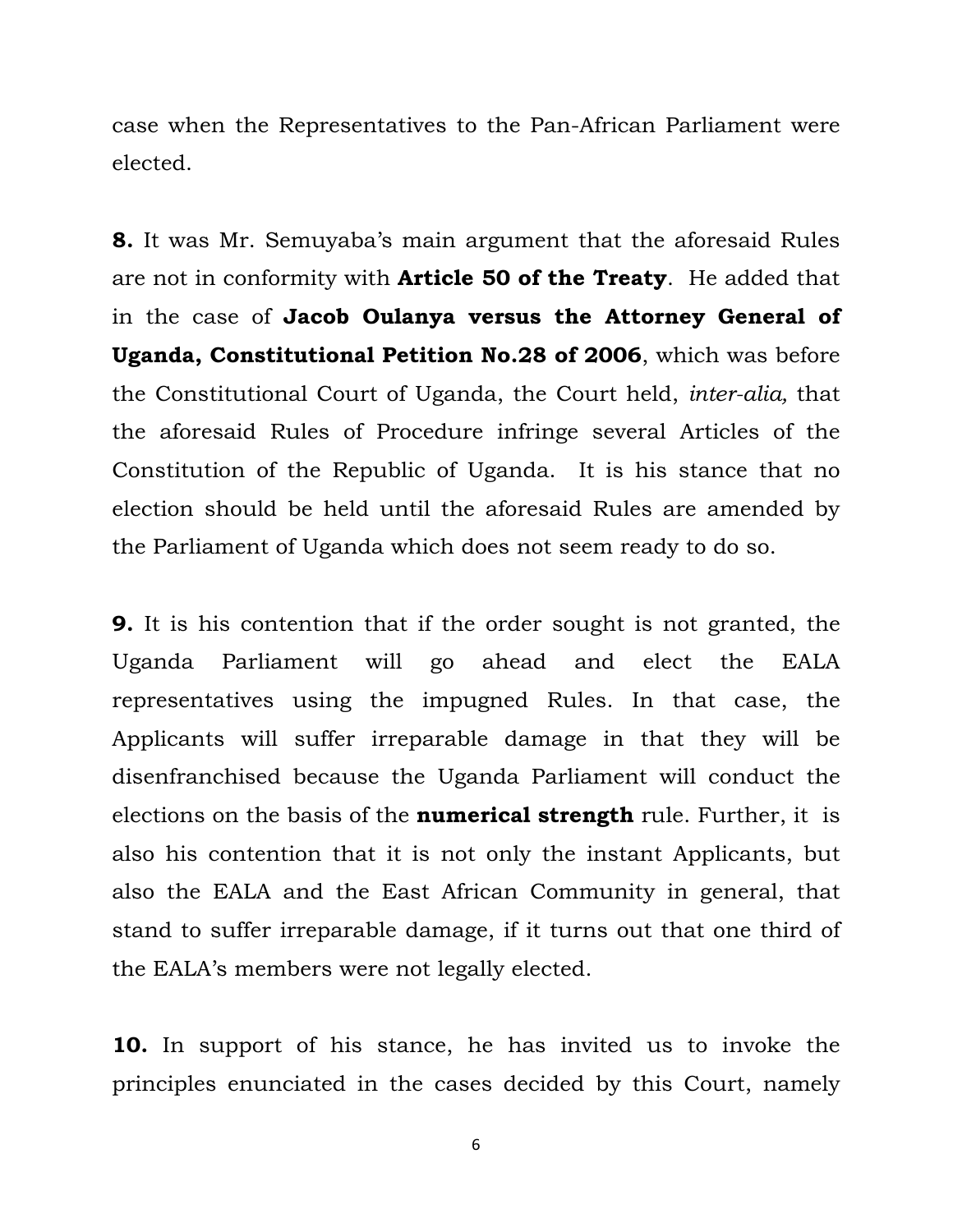**Professor Anyang' Nyongo And Ten Others vs The Attorney General Of The Republic Of Kenya And Five Others, Ref. No.1 of 2006** and the decision in **Application No.9 of 2007 arising from Ref. No.3 of 2007,** which was between the **East African Law Society And Three Others and The Attorney General Of The Republic Of Kenya And Three Others.** 

**11.** Learned Counsel further contented that the Reference which is before this Court awaiting a hearing raises more than a **prima facie** case with a probability of success. He maintained that the Reference pending in Court raises serious issues which have to be considered and decided by this Court.

**12.** Further to the foregoing, the learned Counsel stressed that the Applicants are trying to stop an election which has not taken place and that they are not going to wait until the elections are conducted under the impugned Rules because then, there will be more problems. Citing an observation by this Court in the case of **Professor Anyang' Nyongo**, (supra) , he contended that it is better to stop a mischief before it takes place than wait until it has happened.

**13.** Learned Counsel in support of his submission on this point, also relied on the case of the **European Parliament vs The Counsel of The European Communities, Case N.C-70 of 1988,** where the European Court of Justice intervened in a matter where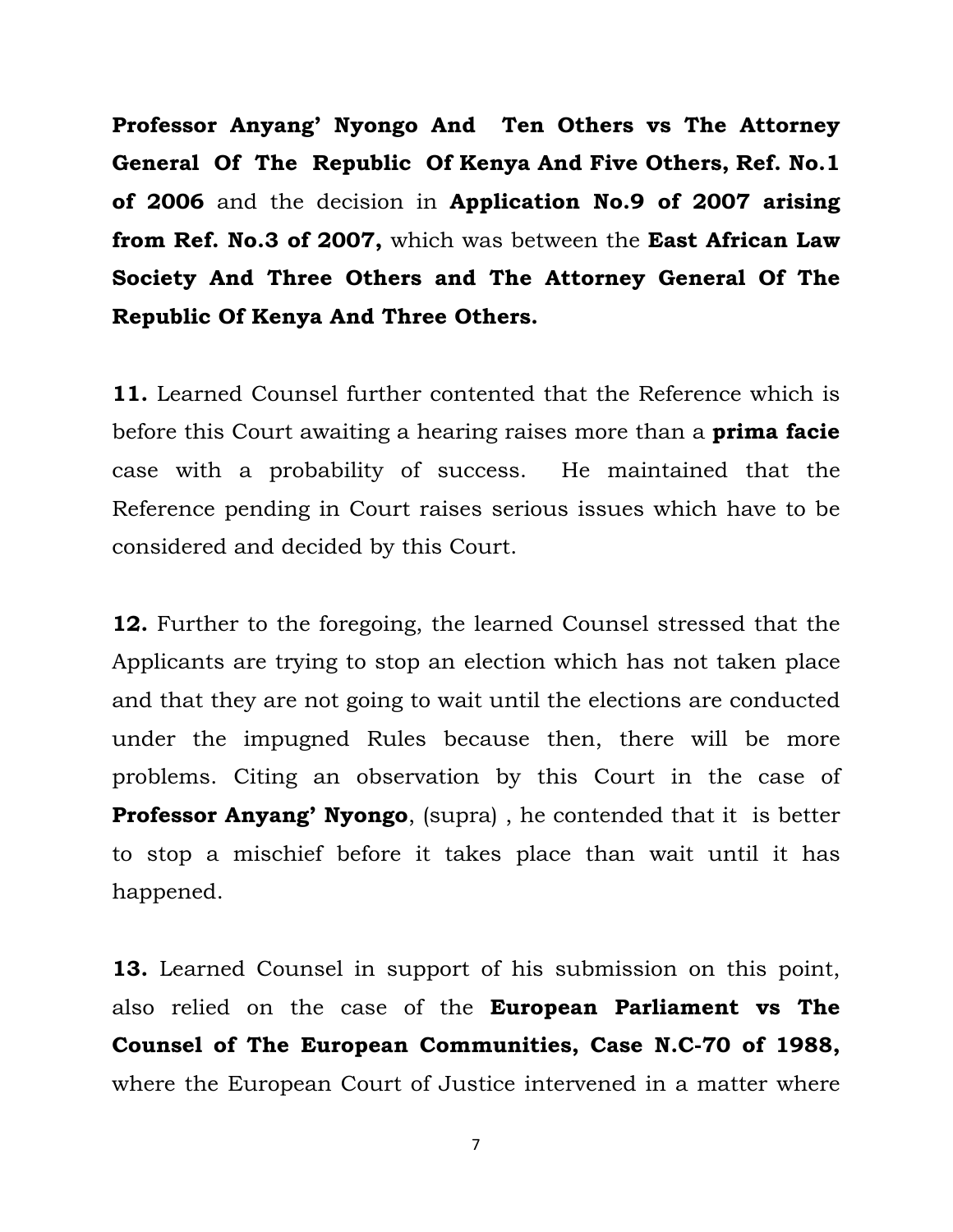Parliamentary Procedures were infringing the European Community Treaty.

**14.** He thus urged this Court, not unlike in the case he cited, to intervene where Rules of Procedure of Parliament of a Partner State are infringing the Treaty, pending the hearing of the main Reference, which may not take place soon.

**15.** In rebuttal, it was contended by Mr. Wilbert Kaahwa, learned Counsel for the First Respondent, that **Article 50(1) of the Treaty** places the responsibility for the process of the election of the members of the EALA on the respective National Assemblies and that the elections are conducted "**in accordance with such proceedings as the National Assembly of each Partner State may determine".** He maintained that there is no evidence to show that at the material period, the process of election of members of the EALA is on-going in Uganda as alleged by the applicants. Learned Counsel relying on paragraph 7 of Dr. Rotich's affidavit, contended that the Secretary General has no supervisory role in matters vested in Partner States of the EAC, "**save as is provided under Article 29 of the Treaty"**. He further submitted that the letter from the Speaker's Office which was in response to the First Applicant's letter dated 19th July, 2011, cannot be taken as evidence to support the assertion that the elections are underway. He thus urged this Court to dismiss the application with costs.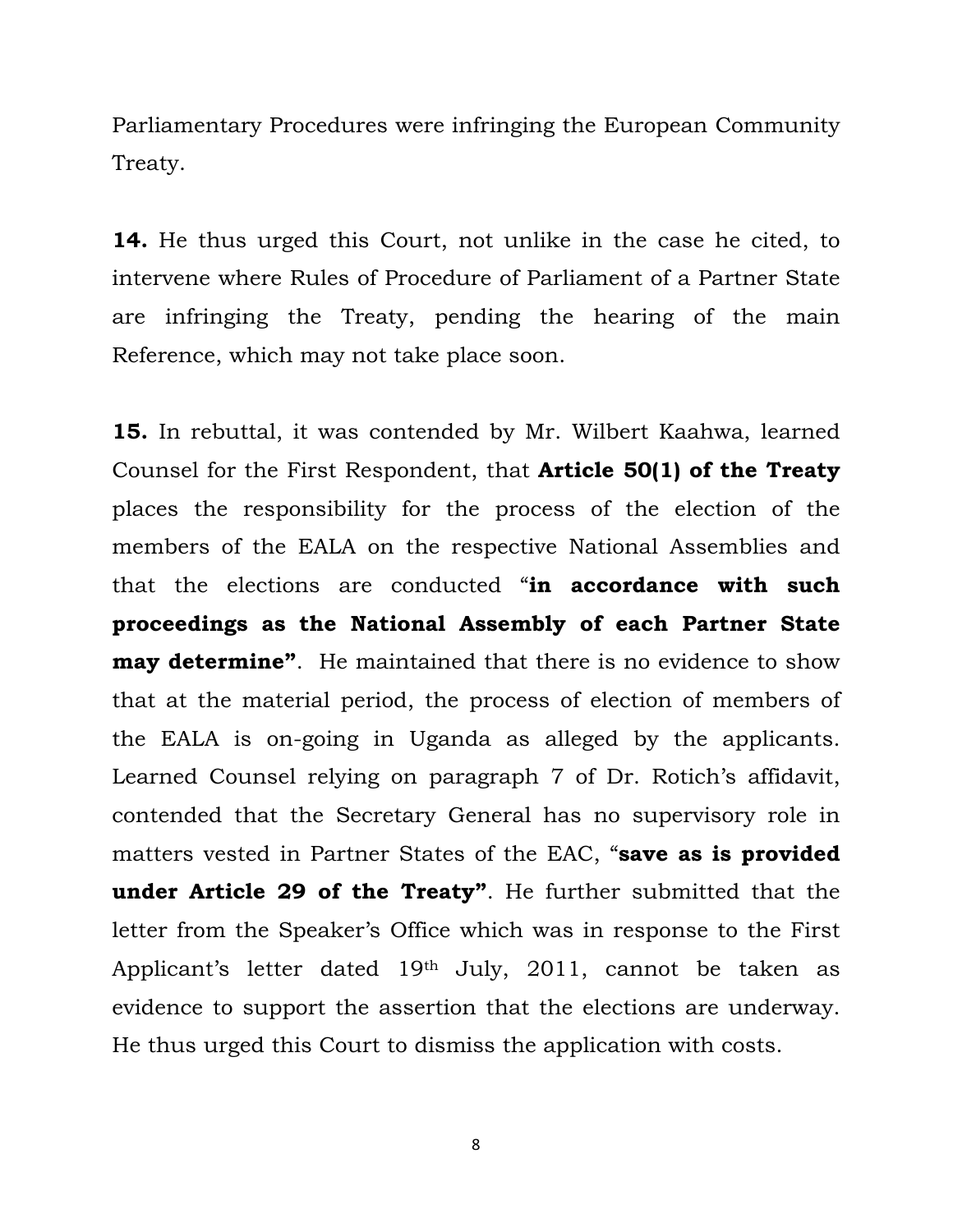**16.** Ms. Christine Kaahwa, learned Counsel for the Second Respondent, was very brief in her response. The thrust of her argument was that the Applicants' contentions are premised on mere speculation. It is on the basis of the foregoing that she urged the Court to find and hold that the Applicants have failed to establish a **prima facie** case.

**17.** Basing himself on the affidavit of Hon. Peter Nyombi, Mr. Phillip Mwaka, learned State Attorney, also representing the Second Respondent submitted that subsequent to the decision in the case of **Jacob Oulanya versus the Attorney General of Uganda** (supra), the Government of Uganda commenced the process of amending the Rules of Procedure of the Parliament of Uganda, 2006 to conform to Treaty and the Constitution of Uganda.

**18.** It is also Mr. Mwaka's submission that the 8th Parliament of the Republic of Uganda considered and reviewed the Rules of Procedure of the Parliament of Uganda including the Rules challenged in this Reference and made proposals to the Government of the Republic of Uganda for consideration. Consequently, the instant application is premature and it is not in the interest of justice that it be granted.

### **DETERMINATION OF THE APPLICATION BY THE COURT**

**19.** We have carefully gone over the materials placed before us in this application and after considering the oral submissions of both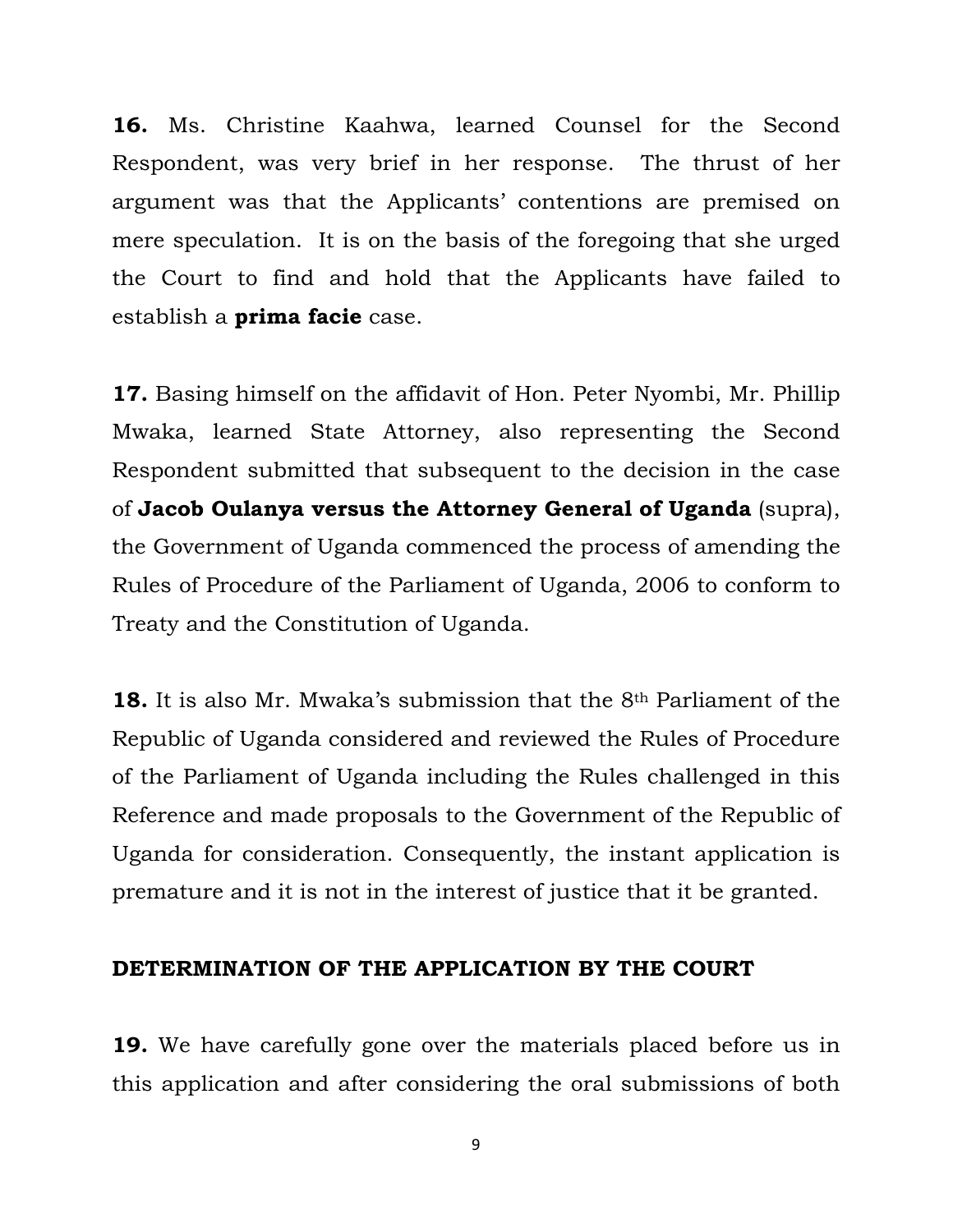sides and the law on the subject, our findings and conclusions are as follows:

**20.** One, it is trite law that the granting of an interim injunction is an exercise of judicial discretion which must be exercised judiciously**. (See: Sargeant V. Patel (1972) 16 EACA 63; Giella V Cassman Brown Co. Ltd (1973) E.A 358 and Mary Ariviza & Another Vs. The Attorney General Of The Republic Of Kenya And Another, Application No. 3 of 2010 arising from Ref. No.7 of 2010.** 

**21.** Two, the principles for granting an application for an interim injunction by courts is well settled although they have been expressed in various terms over time. They are that:

- 1. For an interim injunction to issue, the Court must be satisfied that the applicant has a *prima facie* case with a probability of success.
- 2. An interim injunction will not normally be granted unless the applicant might otherwise suffer irreparable injury which would adequately be compensated by an award of damages. . (See: **Professor Anyang' Nyongo** (supra).
- 3. If the court is in doubt, it will decide the application on the balance of convenience. (See: **E.A. Industries vs Trufoods (1972) E.A. 420 and Giella vs Casman Brown (**supra), to mention just a few decisions.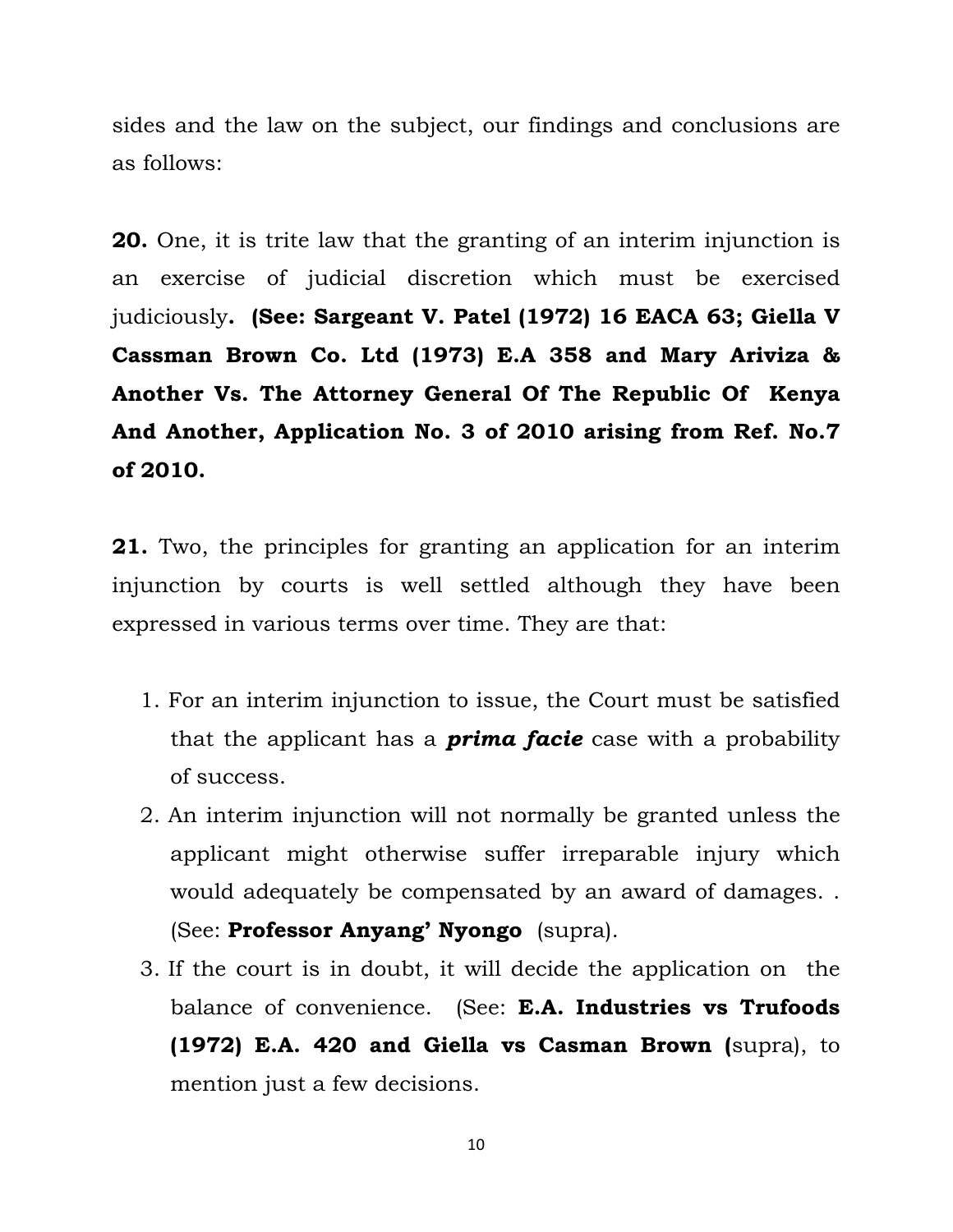**22.** In light of these general principles, we now turn to the facts of the present case.

**23.** Regarding the first principle, the court must be satisfied that the claim is not frivolous or vexatious and that there is a serious case to be determined by court. (See: **American Cynamid v Ethicon [1975] All ER 504 at 510 per Lord Diplock**).

**24.** It is evident from the Applicants' affidavits in support of the instant application and the affidavit deponed by Hon. Peter Nyombi, the Attorney General of Uganda, sworn on behalf of the Second Respondent, that the impugned Rules were subject of litigation in the Constitutional Court of Uganda in the **Jacob Oulanya's** case (supra). It is common ground that the said Court found *inter-alia* that the Rules in question to be infringing several Articles of the Constitution of the Republic of Uganda. It is further common ground that the Constitutional Court went ahead to declare the aforesaid rules to be inconsistent with both the Constitution and Article 50 of the Treaty.

**25.** It is further amply clear from the evidence on record and the submissions of both sides that at the moment, the execution of the aforesaid decision of the Constitutional Court has been stayed, pending the determination of the appeal before the Supreme Court of Uganda. Here, we are respectfully in agreement with Mr.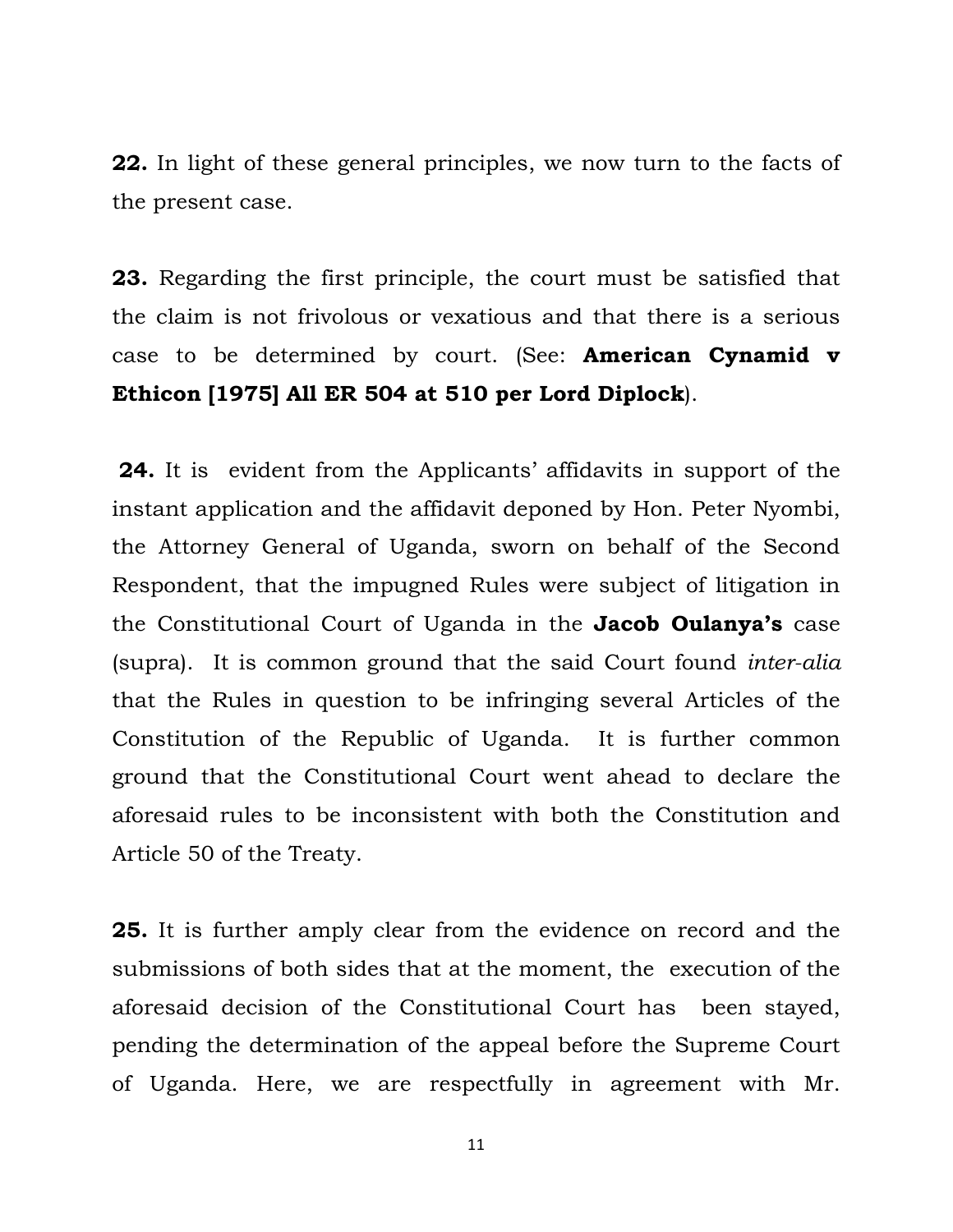Semuyaba, learned Counsel for the Applicants, that in law, those Rules are operational.

**27.** Further, Hon. Nyombi deponed in paragraphs 4, 5, 6 and 8 of his affidavit in reply that the application is premature in:

**"4. That pursuant to the decision of the Constitutional Court of Uganda in Constitutional Petition No 38 of 2006; Jacob Oulanyah** *versus t***he Attorney General, the Government of Uganda commenced the process of amending the Rules of Procedure of the Parliament of Uganda to conform to the East African Treaty (sic) and the Constitution of Uganda.** 

**5.That the Rules of Procedure are in the process of amendment in order to provide for the conduct of the election of members of Parliament representing Uganda at the East African Legislative Assembly when the current term expires.** 

**6. That I was the Chairperson of the Rules, Privileges and**  Discipline Committee in the 8<sup>th</sup> Parliament of the Republic of **Uganda which considered and reviewed the Rules of Procedure of the Parliament of Uganda including the Rules challenged in this Reference and made proposals to be presented to the 9th Parliament of the Republic of Uganda for consideration."**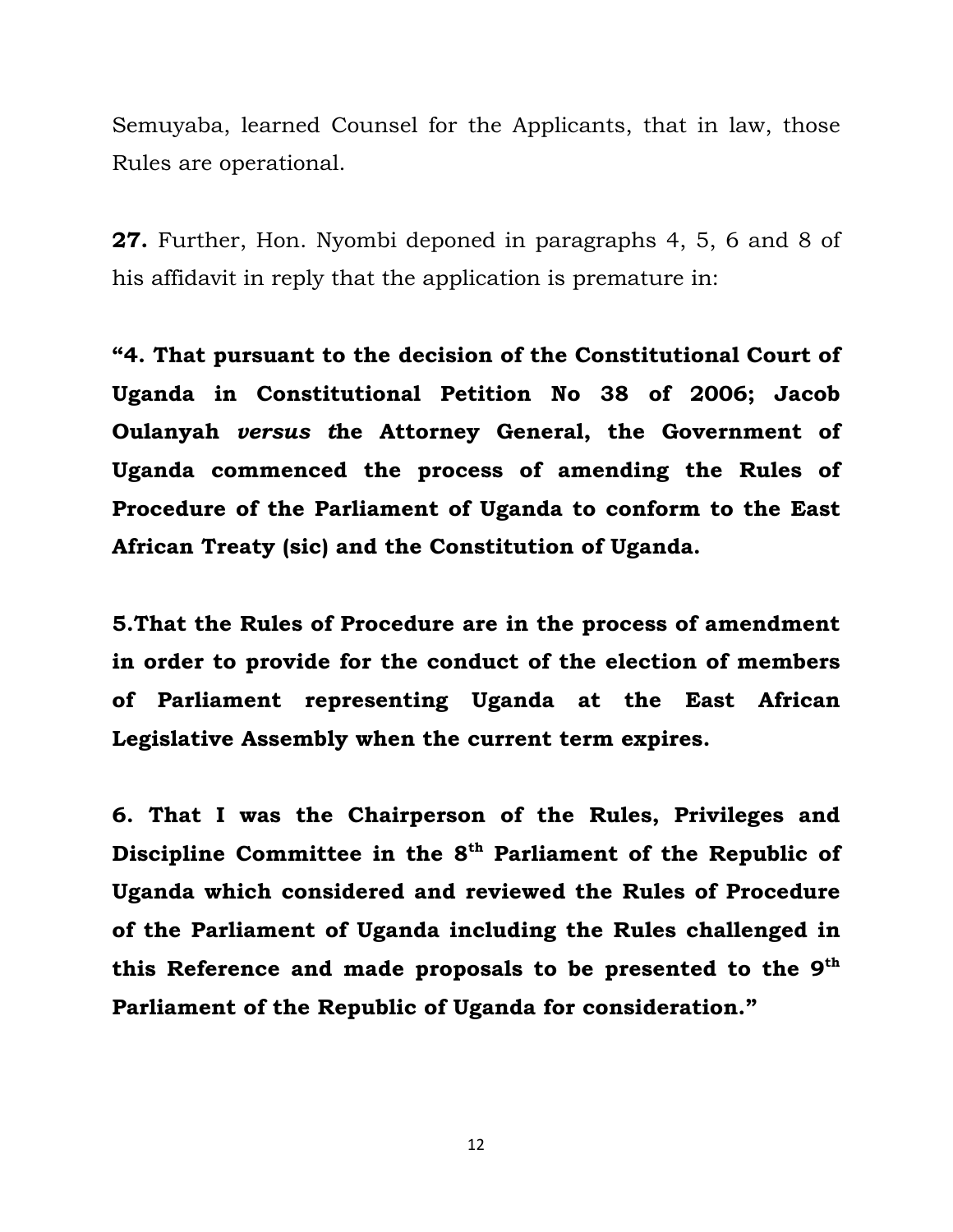**27.** However, it is also instructive from the Second Respondent's affidavit in support of this application, that on the 19th July, 2011, the First Applicant wrote to the Speaker of the 9th Parliament of Uganda inquiring about the number of slots available to the First Applicant in the EALA for which its members may contest.

**28.** One Helen Nanteza Kawesa, who replied to the aforesaid letter on behalf of the Speaker on the 26th July 2011, stated *inter-alia*, as follows:

**"Please note that the slots in EALA are determined by the numerical strength of the Party. It is, therefore, most probable that the Opposition will be entitled to at least two slots. The final decision will be determined on the floor of the House**".

**29.** Based on the foregoing, therefore, we find that the complaint by the Applicants is neither frivolous nor vexatious considering the 1st Applicant' numerical strength in Parliament as indicated in the annextures to the affidavits filed on behalf Applicants *vis avis* the clear provisions of Article 50 of the Treaty.

**30.** We are thus of the considered view that the totality of the facts, without expressing a concluded view, discloses *bona fide* serious issues that need to be investigated by this Court. In other words, there is an arguable or *prima facie* within the meaning enunciated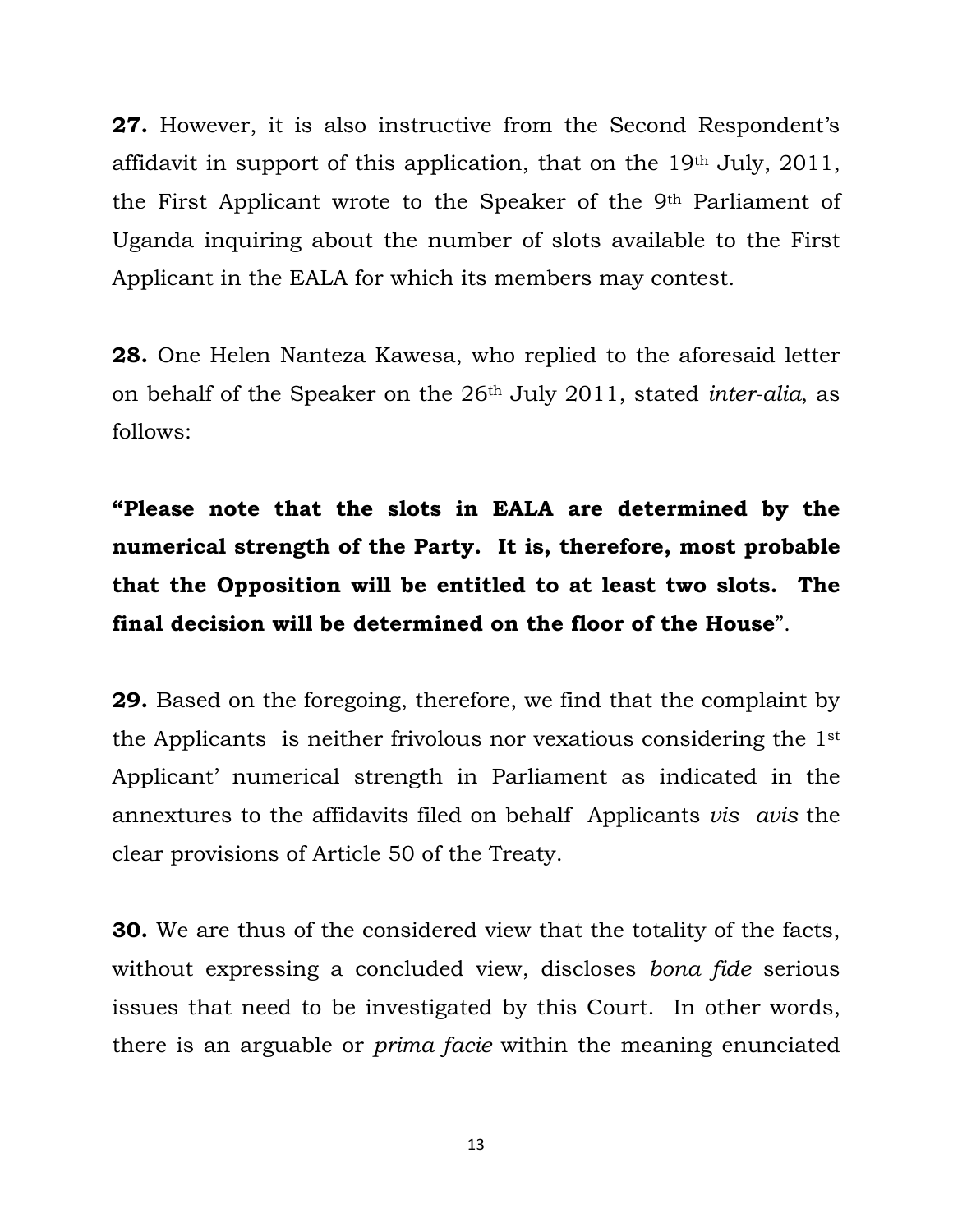in the **Giella's** case, to mention just one decision in respect of this area of the law.

**31.** As stated before in applications of this nature, the finding that there is a prima facie case with a probability of success is to say no more than that if the Respondents do not put up any plausible defense or response the Applicants would succeed.

**32.** The reason is obvious, that at this stage, we must of course, refrain from making any determination on the merits of the application or any defense to it. A decision on the merits or demerits of the case must await the substantive consideration of the facts and applicable law after full hearing of the Reference.

**33.** We have also carefully read the case of the **European Parliament versus the Council of the European Communities** (supra) where the European Court of Justice intervened in a matter where Parliament Procedures were infringing the European Community Treaty. We are fully aware, of course, that although it is not binding on us, it is of persuasive value to this Court.

**34.** We now come to the second hurdle that the Applicants have to cross, namely, whether an irreparable injury will be occasioned to the Applicants if the Court does not interfere.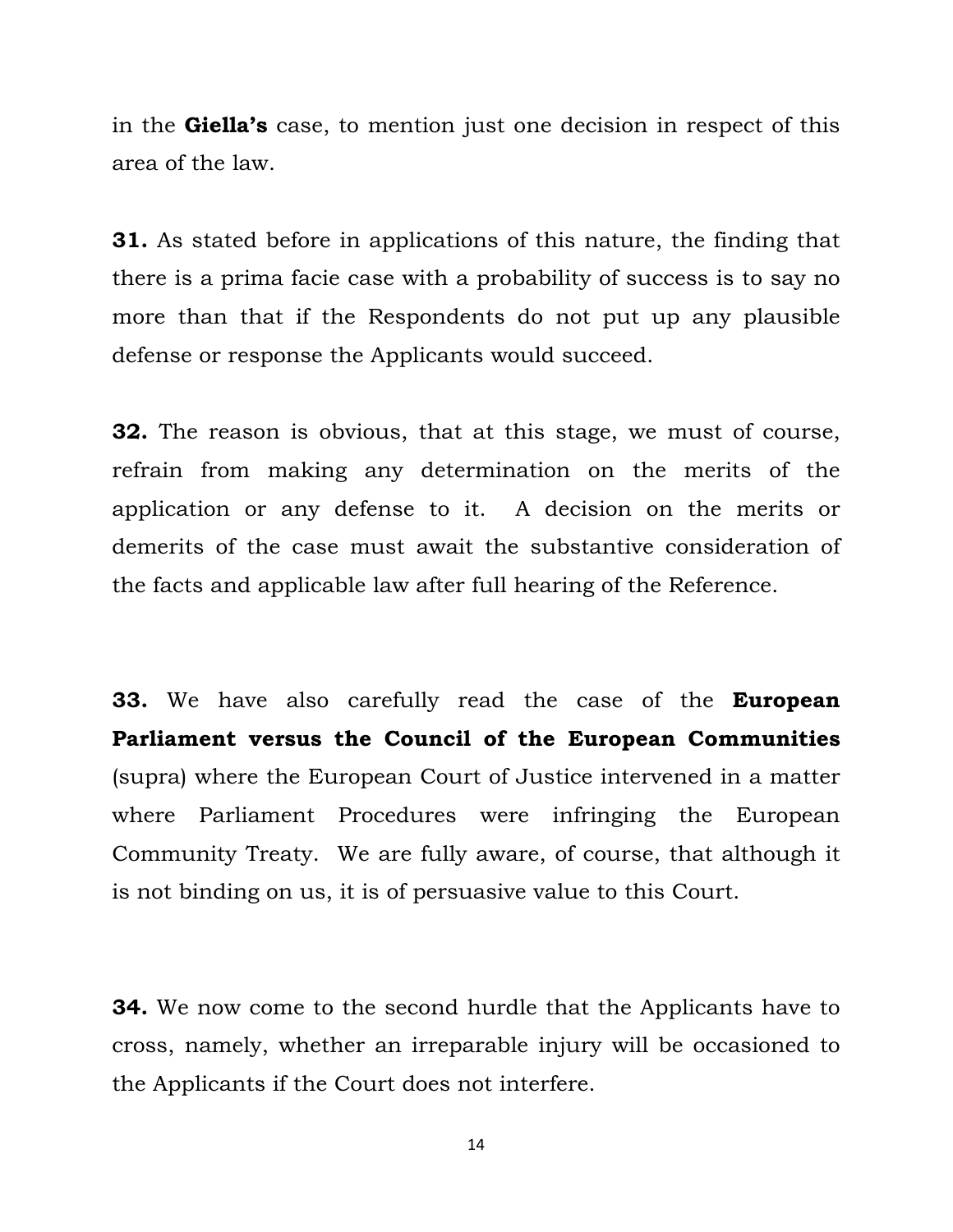**35.** We are of the considered view, based on the totality of the available affidavit evidence on record, that if the application is denied and the elections of Uganda's Representatives to the EALA take place under the impugned Rules and if the Reference is eventually determined in favour of the applicants, not only the Applicants but also the EALA and the East African Community itself, stand to suffer irreparable injury. This is not only because the Applicants will have been denied an opportunity to send Representatives to the EALA but, as this Court observed in a similar application in the **Anyang' Nyongo Reference** (supra), there will be improperly elected Representatives in the EALA and the credibility of the EALA will be questionable. It is our view that no amount of damages would ever be able to adequately compensate the Applicants for that kind of injury.

**36.** We, therefore, find and hold that the second criterion for the grant of an interim injunction has also been satisfied.

**37**. On the question of balance of convenience, while we note from the affidavit of the Attorney General Hon. Peter Nyombi that the Government of Uganda has commenced the process of amending the said Rules, and we have no reason to doubt the Hon. Attorney General, the process seems to be too slow in the circumstances. It is accordingly our considered view that since the matter is already before this court, it would do no harm to the Respondents if the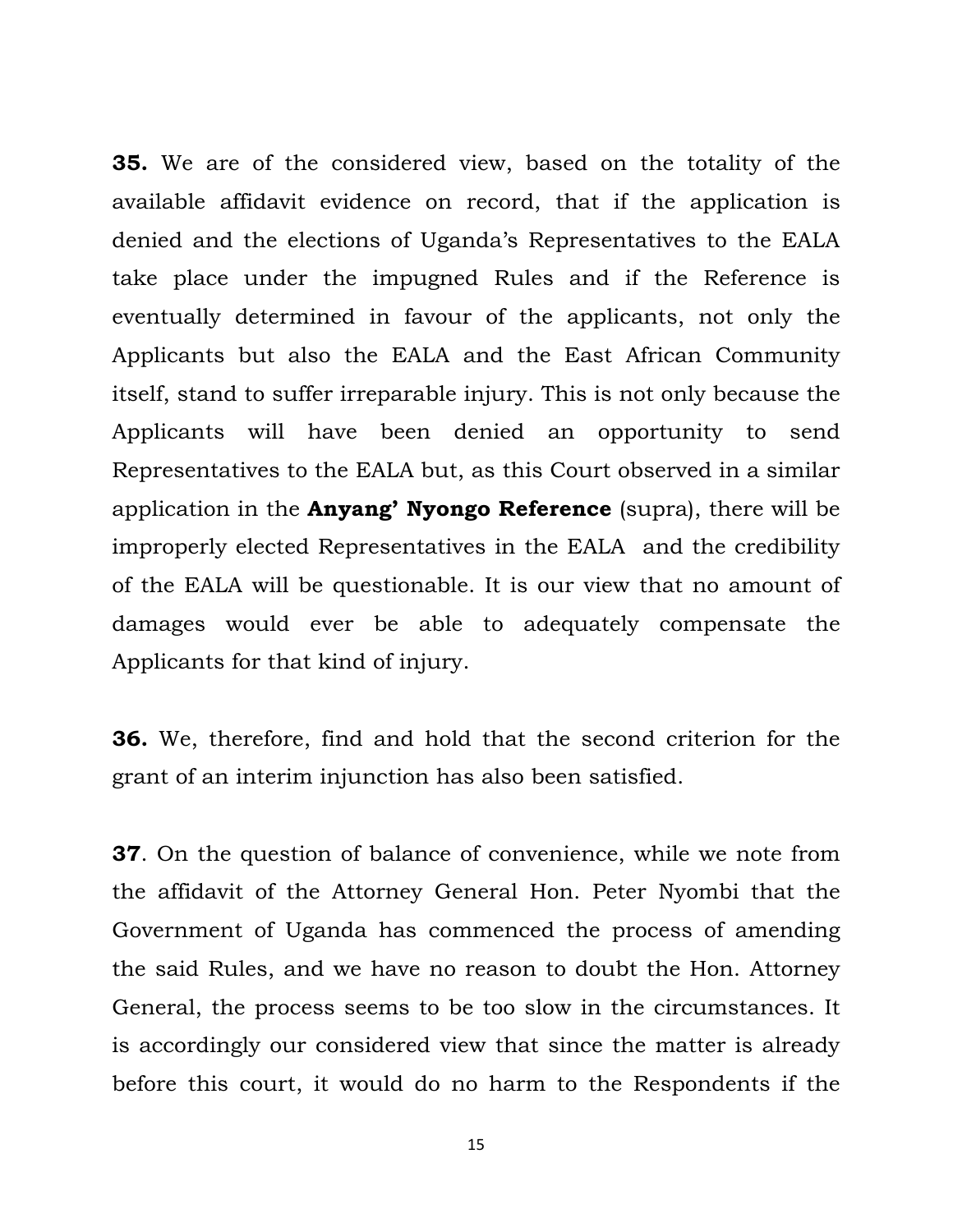election process of Representatives of the Republic of Uganda to the EALA is halted for the time being to await the final outcome of the Reference which is pending in the Court. It is our finding, therefore, that the balance of convenience favours the Applicants.

**38**. In the premises and for the reasons given, we allow the application and issue the following orders:

1) The Attorney General and the Parliament of the Republic of Uganda are hereby restrained from conducting elections of Representatives of the Republic of Uganda to the EALA until the determination of the Reference No. 6 of 2011.

2) The costs of the application shall be in the cause.

It is so ordered.

# Dated and delivered at Arusha this 30<sup>th</sup> day of 2011

**…………………………………………………………………..** 

### **JOHNSTON BUSINGYE**

#### **PRINCIPAL JUDGE**